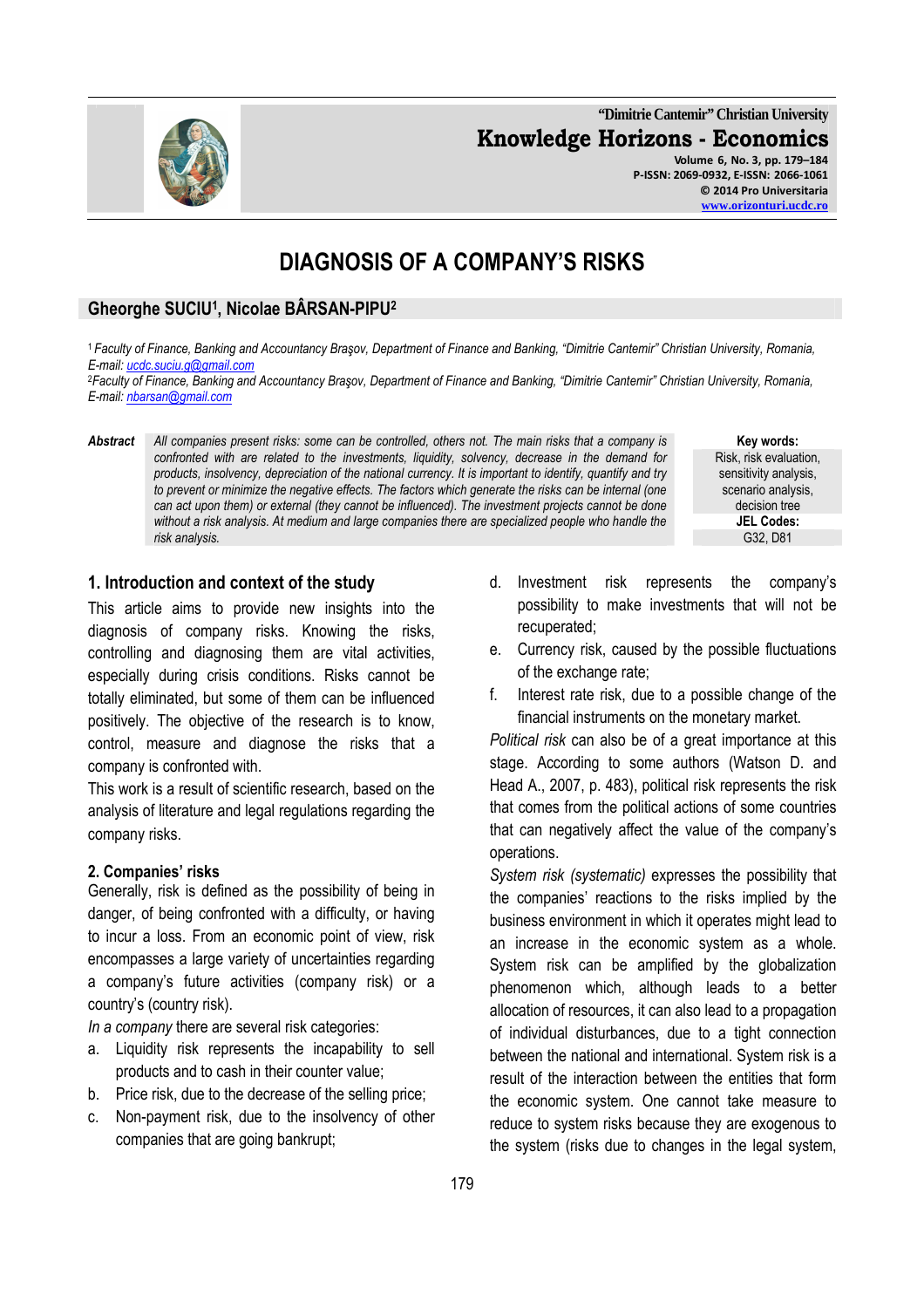risks related to the economic crisis, interest rate risk, fraud risk).

*Non-systematic risks* are those risks that are unique to a company (loss of contracts, trials, strikes, faulty projections in the business plans). The company can take measures against these non-systematic risks, to diminish their negative effects.

There are no investments without risks. However, it is thought that the investments guaranteed by the government have a low risk, close to zero. The profitability of investments in treasury bills or bonds issued by the government is considered without risk. But, in this situation, one must take into account the country. A bond issued in Germany will have a different risk that one issued in Greece. The risk premium related to the bonds in these two counties can be of few percents.

*Risk analysis* for a company has two stages:

- a. identifying the risk factors and measuring the impact, which can be done through a sensitivity analysis, through the scenario method, through the decision tree;
- b. quantifying the risk which can be done through dispersion, mean square deviation, variation coefficient.

### **3. Risk factors**

*Risk factors* are those internal or external factors which can influence the achievement of the company's objectives. Risk must be methodically identified, meaning risk must be established related to every activity.

*Risk management* as part of the strategic management, consists of assigning responsibilities to the company's employees and implies identifying the risks and making adjustment strategies to increase the success possibilities and reduce the loss probabilities.

The factors that influence a company's activity can be the following: financing system, available capital, economic and political environment, tax system, financing cost, inflation rate, exchange rate, demand and offer, characteristics of the outlets.

Risks can be classified according to their probability of appearance and their influence on the company's results (level of impact).

*Risk evaluation* is part of the operational process and it must identify and analyze internal and external factors which could affect the organization's objectives. Internal factors are, for example, the nature of the entity's

activities, the personnel's qualifications, major changes in organization or the employees' efficiency, and external factor can be the variation of the economic, legal conditions or changes in technology.

Risk evaluation is a permanent problem, because the conditions keep changing, there are new regulations, new people, new objectives and all these changes permanently modify the "geography" of risks, which cannot be ever finalized (Morariu A., Suciu G, and Stoian F., 2008, p. 186). Risk analysis is not an exact science. Through establishing control activities, high risks are meant to become medium or low, until a possible subsequent disappearance.

The risk evaluation activity is an essential component of management and must be done constantly, at least once a year, in order to identify all risks.

The *phases of risk analysis* are the following:

- Identifying the company's objectives;
- Analyzing and evaluating the inherent risks, with consequences on the financial operations;
- Verifying the existence of internal checks, of procedures of internal check, and also their evaluation;
- Evaluating the weaknesses, quantifying and dividing them into risk classes.

In the financial diagnosis analysis, *several techniques are used to identify risks:* sensibility analysis, scenario technique, decision tree, Monte Carlo simulation (Dragotă V., Obreja L., and Dragotă I.M., 2012, p. 210). *A. Sensibility analysis (sensitivity analysis)* establishes the influence of each risk factor on the result of a process, economic activity.

Sensitivity analysis can measure risk because it takes into account the factors with the highest influence on the value of a result (net updated value, profit, turnover).

The sensitivity analysis only determines the effect on the whole project in case one of the variables is modified. This is important because it frequently highlights the way in which the effect of a single change in the risk variables can produce a significant difference in the project's results. A sensitivity analysis is done in order to establish the variables with a major impact on the project's result and which will be included in the quantitative analysis of risks as entry variables.

There are two main methodological approaches of the sensitivity analysis: deterministic method and stochastic method.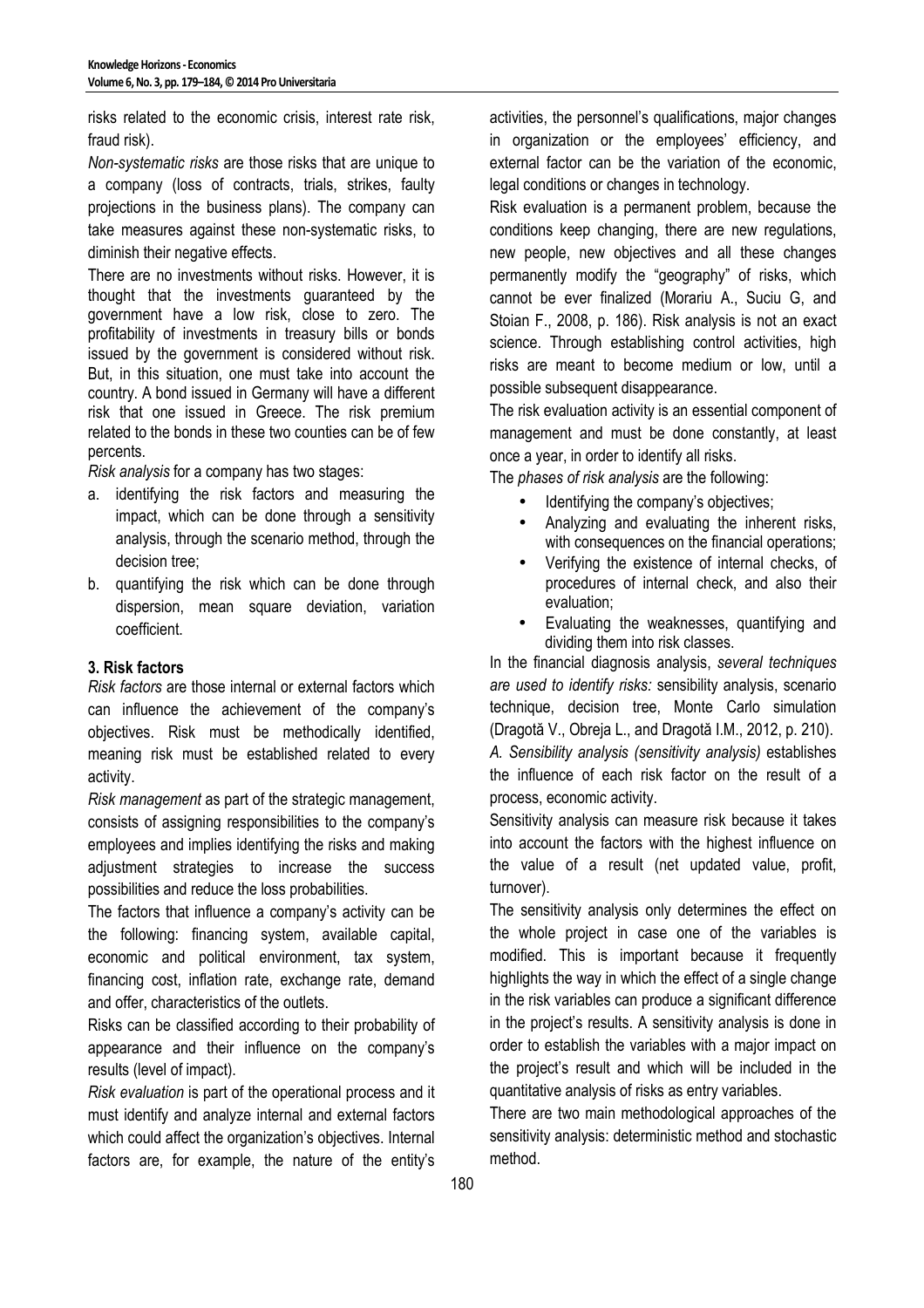*The deterministic sensitivity analysis* is based on the assumption that the set ordered by the basic parameters is an element of a given subset of all the possible options of parameters. It tries to determine the upper and lower limits of the subset corresponding to the economical results of the project.

*The stochastic sensitivity analysis* treats the parameter's vector as a stochastic variable with given distribution, transposing the economic balance of the model in stochastic variables. It aims to calculate the first moments of these variables, variation indicating the robustness of results. A good sensitivity analysis must analyze the entire range of plausible values of the key parameters and their interactions, to evaluate the way in which impacts change, as a result of changes in the key parameters.

*The flexibility of parameters* which influences the sensibility analysis can be divided in 3 categories: high, intermediate and low. For example, if we analyze the sensibility analysis of the turnover, there are 3 parameters that influence it: the number of employees, hourly productivity and the yield of the manufactured products.

*The critical variables* are the ones that influence significantly a process, work, investment. For example, in an investment, the critical variables are the NPV, IRR and the term to recover the investment.

*B) The scenario technique* is similar to the sensitivity analysis but it is used mostly for analyzing projects with longer implementation periods. This technique implies the construction of a set of unfavourable circumstances, called the *pessimistic scenario,* where all the parameters taken into account have a negative evolution (low income and high expenses), of an *optimistic scenario* (all parameters have a positive evolution), meaning high income and low expenses and a *neutral scenario* (most probable). For each scenario a probability of achievement is established, the sum of all three being 1 or 100%. Starting from the three scenarios, one tries to estimate the most probable size that the analyzed indicator can have. If we analyze with the scenario technique the size of the net profit, we will have the formula:

$$
E(NP) = \sum_{s=1}^{n} P_s \times NP_s , \qquad (1)
$$

where:  $E(NP)$  = average of the net profit;

*Ps* = probability associated with the "*s*" scenario;

*NP<sup>s</sup>* = net profit calculated for the "*s*" scenario;

$$
n =
$$
 number of scenarios.

According to the deviation from this average value, the variance (dispersion) is determined and also the variation coefficient, according to the formula:

$$
\sigma^{2}(NP) = \sum_{s=1}^{n} P_{s} [NP_{s} - E(NP)]^{2}, \qquad (2)
$$

$$
VC(NP) = \frac{\sigma(NP)}{E(NP)},
$$
\n(3)

where:  $\sigma^2(NP)$  = variance of the net profit;

 $\sigma(NP)$  = standard deviation of the net profit;

 $VC(NP)$  = variation coefficient of the net

profit.

The indicators for the favourable and unfavourable situation are calculated and then compared with the indicators from the basic situation. Big differences between the pessimistic scenario and the basic variant signify a high risk.

*C) The decision tree* allows for the evaluation of all evolution variants for the enterprise which start from decision points. In a decision tree there are two types of nodes: decision nodes and result nodes.

*Decision nodes* are the point where a choice has to be made of a decisional alternative, based on estimates or calculations. *Result nodes* are the points where it is estimated that results are likely to appear. The average values of performances obtained in each node of the decision tree will be estimated based on the probabilities associated to each evolution variant of the company.

*Action directions* which allow the study of risks that the investment projects are confronted with are:

- a. Identifying of risk sources, respectively emphasizing the domains that interact with the project while the investment objective is ongoing and which can be affected in the future by an unpredicted evolution.
- b. Establishing the risk types that can have a major impact on the project. A risk classification is made, the most important ones being those which are the likeliest to appear, observed in the case of similar projects or estimated by the experts.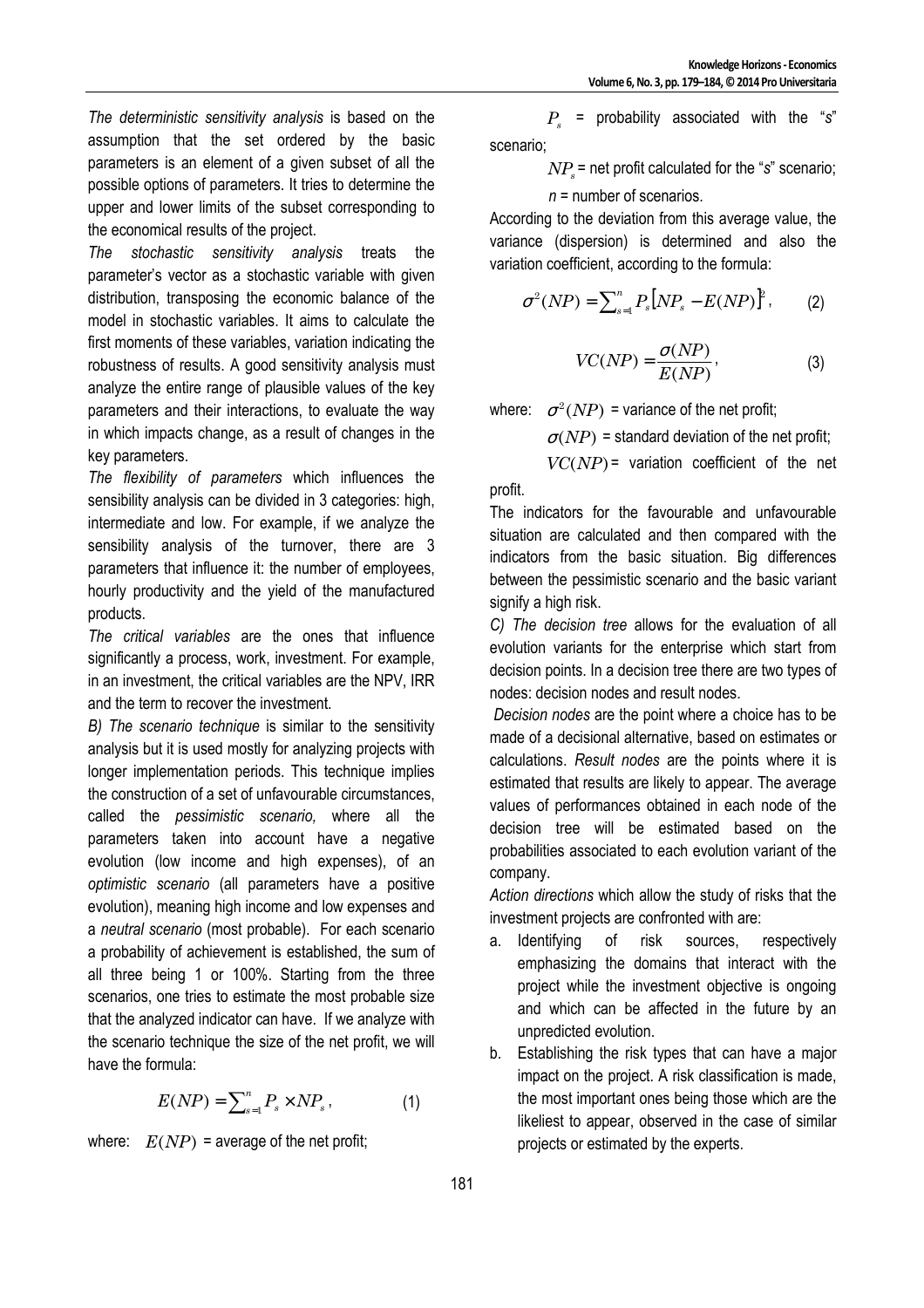- c. Evaluating the risk by using several different techniques of risk evaluation, such as: critical point, position indicator, variation coefficient, sensitivity analysis.
- d. Analyzing different future potential situations, evaluating the consequences of risk appearance and measuring the way in which they affect the project's economic and financial viability.

*D) The Monte Carlo simulation* was elaborated in the 1940's and it represents a computerized method which uses statistical sampling techniques to obtain a probabilistic approximation for the solution of a model. In this context, simulation consists of the process approximation of a model's result by applying randomly and repeatedly the algorithm of a model. The Monte Carlo simulation combines the probability distributions according to the relations existing in the models, by trying different combinations of entry variables and storing the results to be displayed.

According to some authors (Ross S.A., Westerfield R.W., and Jaffe J., 2008, p. 237) the Monte Carlo simulation is a new attempt to shape the uncertainties from the real world. The name of this approach is inspired from the famous European casino because it analyses projects just as someone would analyze strategies in gambling.

The Monte Carlo method can be successfully applied in case of big projects or investments. The stages of the Monte Carlo analysis are the following:

- Establishing the problem which must be solved;
- Elaborating a model;
- Defining the model's risk variables;
- Making simulations according to the identified variables;
- Analyzing the simulations' results in statistical terms.

The Monte Carlo analysis can offer useful details about risk exposures, including the series of possible results, the probability to attain the objectives, risks with the highest impact, the main risk factors and the most efficient actions. Each simulation round represents the probability that a risky event might appear.

A distribution of cumulative probabilities of all the simulation rounds can be drafted and then used to interpret the probability of the project's results as being inferior or superior to a specified value. This distribution of cumulative probability can be used to evaluate the project's overall risks.

### **4. Risk measurement indicators**

*Quantifying the risk* of a company means measuring the variability of the forecasted profit, taking into account multiple scenarios, depending on the changes that can interfere in the future economic activities. The statistical indicators used in the risk evaluation are the variance, mean square deviation and variation coefficient.

*The variance (dispersion)* is a synthetic measure of data dispersal in a statistical series, vis-à-vis the average value. It is calculated as the simple or weighted arithmetic mean of the square of deviations of the individual values from the central tendency (arithmetic mean) and it is marked usually with the letter  $\sigma^2$ 

For example, the profit's variance is estimated by taking into account the punctual values of profit obtained in each situation and the probabilities associated with each scenario, according to the formula:

$$
\sigma^2 = \sum P_i \times (P n_i - \overline{P}_n)^2, \qquad (4)
$$

where:  $\sigma^2$  = profit's variance;

*Pi* = probability of fulfilment of the "*i*" scenario;

 $Pn_i$  = profit hoped to be obtained in the "*i*" scenario;

 $P_n$  = average achievable profit:

$$
\overline{P}_n = \sum P_i \times P n_i \,. \tag{5}
$$

Because variance as a synthetic indicator of the dispersion of the individual values around the mean, does not always have an economic content, as it is expressed in squared units (for example squared lei), it does not have a sense from an economic point of view. In order to eliminate these shortcomings, the mean square deviation is used.

The *mean square deviation or standard deviation* ( $\sigma$ ) is calculated as a square root of the variance and thus it is expressed in the unit of measurement of the studied characteristic. The value of this indicator is useful to determine the probable variation interval for future profits. Thus, if one presumes that the distribution is normal, the expected level of the indicator will be included, with a probability of 68%, in the interval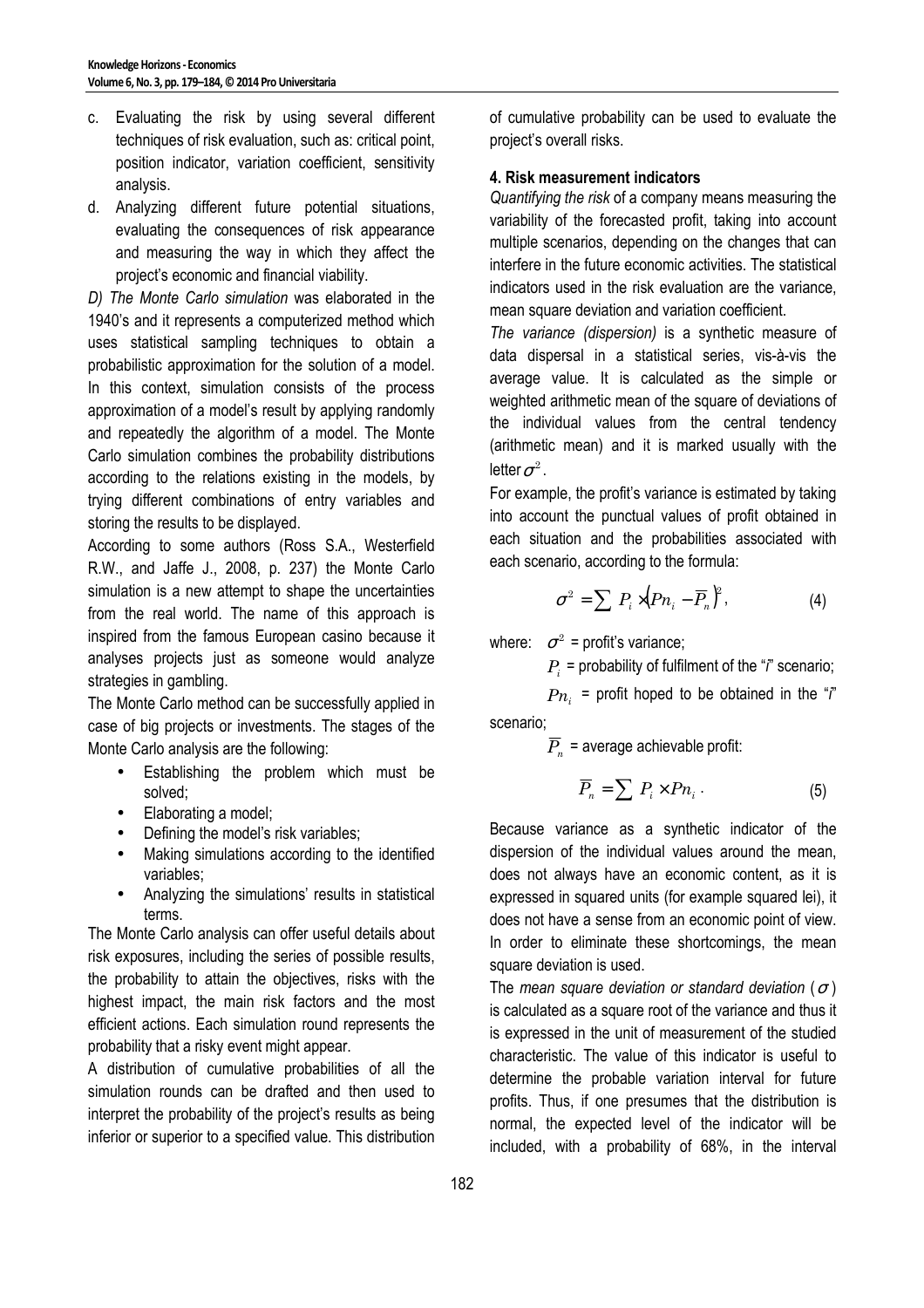$\left( \overline{P}_{\!\!n}\,-\sigma;\overline{P}_{\!\!n}\,+\sigma\right)$  or with a probability of 95% in the interval  $\left(\overline{P}_n - 2\sigma; \overline{P}_n + 2\sigma\right)$ .

Variance (dispersion) and mean square deviation are expressed in the same units of measurement as the values that they represent. If for a statistical population multiple characteristics are studied, having different units of measurement, and the aforementioned indicators cannot be compared for different characteristics. In order to avoid this shortcoming, there is a need for calculating a dimensionless indicator, called variation coefficient.

*The variation coefficient* ( $C_{\text{var}}$ ) is calculated as the ratio between the mean square deviation and the arithmetic average of that element:

$$
C_{\text{var}} = \frac{\sigma}{\overline{X}} \tag{6}
$$

where:  $\sigma$  = mean square deviation:

 $\overline{X}$  = arithmetic average of the *X* element. The variation coefficient is the most synthetic indicator of data dispersion in relation to the average tendency. It permits to compare the variability for characteristics of different nature and it has values between 0 and 100 (if is expressed as a percentage). The closer the values are to 0, the more homogeneous the statistical series and the more representative the  $\overline{X}$  mean. The closer the values are to 100, the higher the dispersal of the observed individual values and the least representative the  $\bar{X}$  mean.

#### **5. An application**

In addition to the theoretical part, we present an application related to the evaluation of some investment projects. We consider having two investment projects, A and B, which are characterized by the data presented in the following table:

| <b>Evolution scenario</b> | Probability $(P_i)$ | NPV <sub>(A)</sub> | NPV(B)   |
|---------------------------|---------------------|--------------------|----------|
| Recession                 |                     | $-5.000$           | $-3.500$ |
| Average situation         | 0.5                 | 6,000              | 5,500    |
| Growth                    |                     | 8,000              | 7,000    |

Establish the following:

- a. Mean Net Present Value  $(\overline{NPV})$  for the two investment projects;
- b. Standard deviation for the two investment projects;
- c. Variation coefficient for the two investment projects;
- d. Which project is the riskiest?

Solution:

The standard deviations of the two projects are:

$$
\sigma(A) = \sqrt{0.3 \times (-5,000 - 3,100)^2 + 0.5 \times (6,000 - 3,100)^2 + 0.2 \times (8,000 - 3,100)^2} =
$$
  
=  $\sqrt{28,690,000} = 5,356$  lei;  

$$
\sigma(B) = \sqrt{0.3 \times (-3,500 - 3,100)^2 + 0.5 \times (5,500 - 3,100)^2 + 0.2 \times (7,000 - 3,100)^2} =
$$
  
=  $\sqrt{18,990,000} = 4,358$  lei.

c. The variation coefficient is given by the formula:

$$
C_{\text{var}} = \frac{\sigma}{\overline{NPV}} \; .
$$

The variation coefficients of the two projects are:

a. The mean  $\overline{NPV}$  s of the two projects are:  $\overline{NDV}$   $\alpha = 0.3 \times (–5,000) + 0.5 \times 6,000 +$ 

$$
NPV (A) = 0.3 \times (-5,000) + 0.5 \times 6,000 + 0.2 \times 8,000 = 3,100 \text{ lei};
$$

$$
NPV_{(B)} = 0.3 \times (-3,500) + 0.5 \times 5,500 + 0.2
$$
  
× 7,000 = 3,100 lei.

b. The standard deviation is given by the formula:

$$
\sigma = \sqrt{\sigma^2} = \sqrt{\sum_{i=1}^n P_i \times (NPV_i - \overline{NPV})^2}.
$$

$$
C_{\text{var}(A)} = \frac{\sigma_{(A)}}{NPV_{(A)}} = \frac{5,356}{3,100} = 1,73;
$$
  

$$
C_{\text{var}(B)} = \frac{\sigma_{(B)}}{NPV_{(B)}} = \frac{4,358}{3,100} = 1,41.
$$